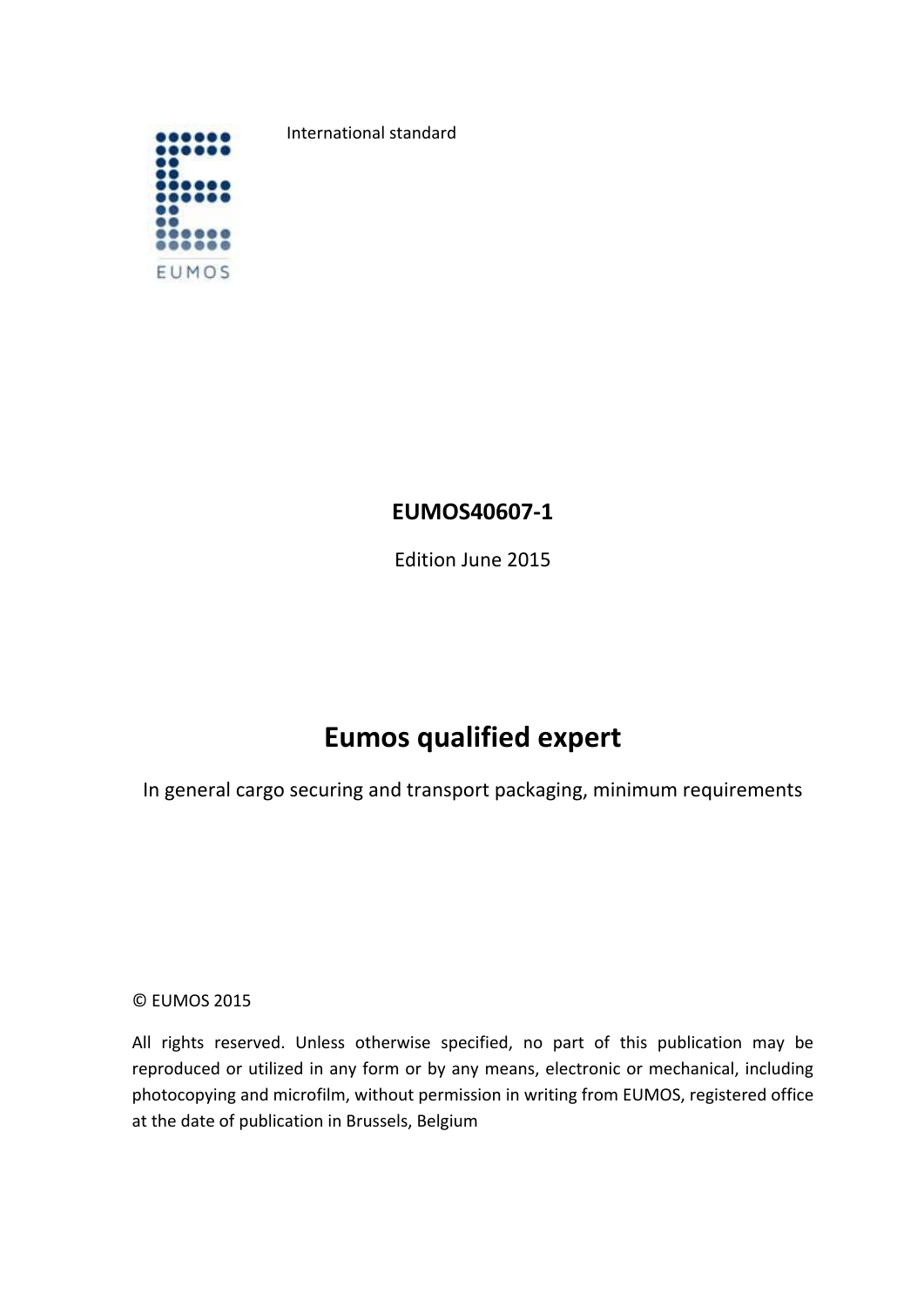# **Content**

| 1. Introduction                                                   | 3  |
|-------------------------------------------------------------------|----|
| 2. Scope                                                          | 3  |
| 3. Minimum requirements                                           | 4  |
| 4. Examination on standards                                       | 4  |
| 5. Examination on scientific, theoretical and practical knowledge | 5. |
| 6. Examination on practical skills                                | 7  |
| 7. Exclusion criteria                                             | 8  |
| 8. Consequences                                                   | 8  |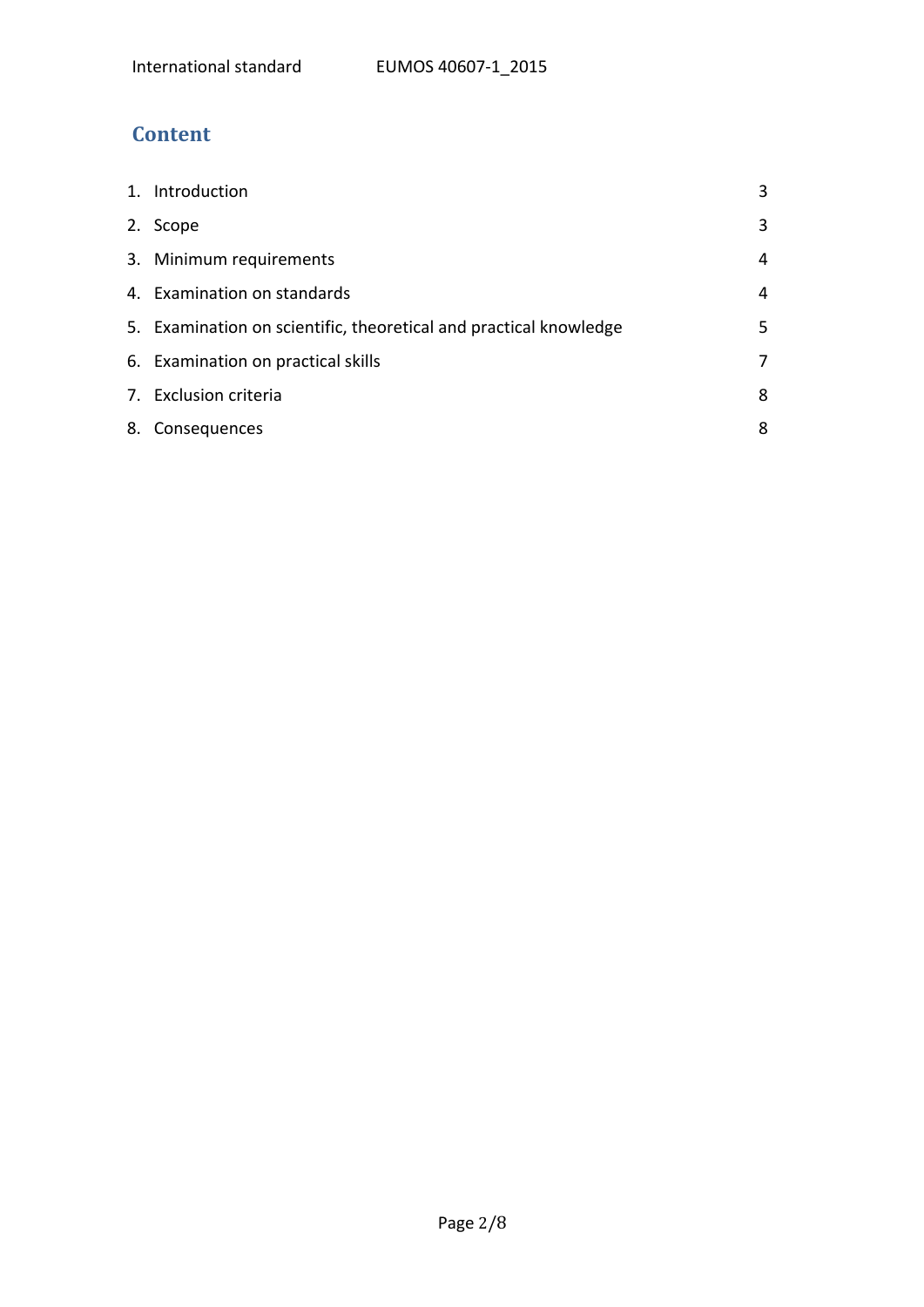# **1. Introduction**

Cargo securing and transport packaging are very important aspects for the safety of cargo transport on European roads. Many standards deal with minimum requirements for the cargo securing system or minimum requirements for specific technical aspects of cargo securing or transport packaging.

Proper cargo securing and transport packaging can only be achieved if all people involved in the process of packing goods for transport, receive proper initial training and update training. This training is done by a training provider that should be a Eumos qualified expert. The evaluation of the theoretical and practical skills related to transport packaging and cargo securing of such training providers is done by Eumos.

The evaluation of packing goods for transport is not always straight forward. Evaluation requires theoretical and practical knowledge and experience and should be done by experts in the applicable domain. They should know the chain of transport and should be aware of the risks that might occur. Within the scope of this standard, experts capable of dealing with complex situations are called qualified experts.

This Eumos standard describes the minimum requirements to become a Eumos qualified expert. These minimum requirements are limited to scientific and technical knowledge and to practical experience; they do not include an evaluation of the quality management system the expert is using. Neither do the requirements include the evaluation of legal procedures in the country or countries involved. Eumos qualified experts can apply for further certification according to ISO/IEC 17024:2012 at an institution in their own country or another EU member state.

# **2. Scope**

This standard is applicable for all individuals willing to become a Eumos qualified expert in general cargo securing and transport packaging.

General cargo securing is limited to cargo securing for normal road transport on vehicles with a maximum allowed mass between 3.5tonnes and 44tonnes, for transport on vessels on inland water ways and sea, for transport on trains. Exceptional road transport and transport by plane are not included.

Transport packaging is, within the scope of thisstandard limited to all methods of packaging of goods that are not transported under

- the European Agreement concerning the International Carriage of Dangerous Goods by Road (ADR);
- the European Agreement concerning the International Carriage of Dangerous Goods by Inland Waterways (ADN);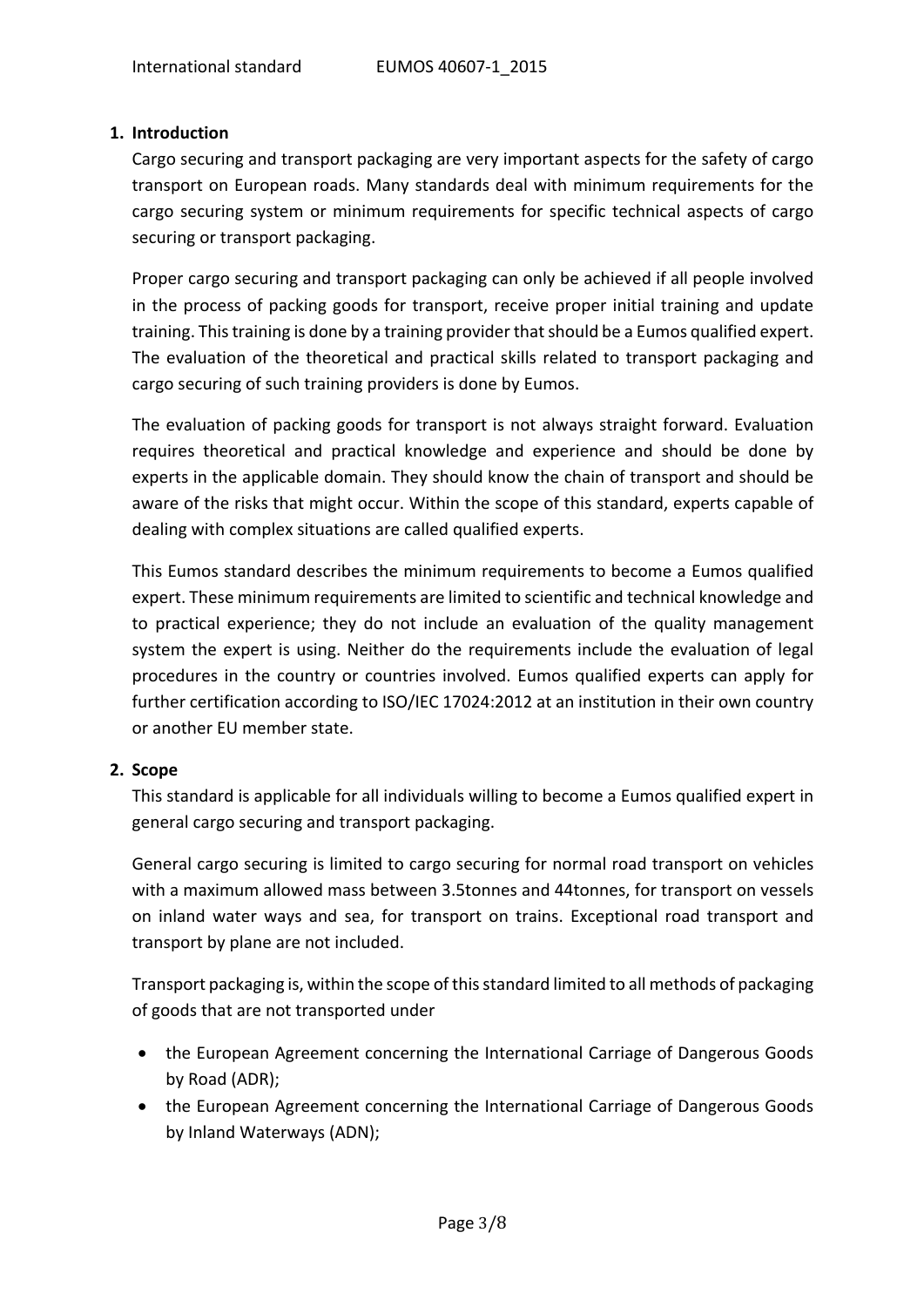- the Regulations concerning the International Carriage of Dangerous Goods by Rail (RID);
- the International Maritime Dangerous Goods Code (IMDG)

# **3. Minimum requirements**

The minimum requirements to become a Eumos qualified expert are:

- 1. Give evidence of at least five years of practical experience in the logistics sector or at least two years of experience after the completion of an official bachelor training.
- 2. Pass the examination (cfr. paragraph 4 of this standard) on knowledge of standards related to cargo securing and transport packaging.
- 3. Pass the examination (cfr. paragraph 5 of this standard) on scientific, theoretical and practical knowledge related to general cargo securing and transport packaging.
- 4. Pass the examination (cfr. paragraph 6 of this standard) on practical skills related to general cargo securing and transport packaging.

The evidence required under point 1 above can be provided by a written declaration signed by the applicant and two references.

The three examinations are organised on a regular basis by Eumos. Dates and registration procedure are announced on the Eumos website. An applicant that passes the three examinations can become a Eumos qualified expert for a period of 3 years starting from the date of the examination on practical skills.

# **4. Examination on standards**

- 4.1. The examination can be written, or oral, or mixed. If not specified in the announ‐ cement of the examination, the examination will be in writing. A written examination can include the use of a computer system. The applicant can request an oral examination for medical reasons. This should be requested at least two months beforehand.
- 4.2. The type of questions is not specified beforehand. It can be open questions, multiple choice, etc.
- 4.3. The address of the examinations is indicated in the announcement. If not stated otherwise, examinations take place in the Eumos registered offices in Brussels.
- 4.4. All applicants should arrive on the address of the examination on the time as indicated in the announcement. If not indicated, they should be there at 9.00AM. Applicants who arrive late can be refused participation.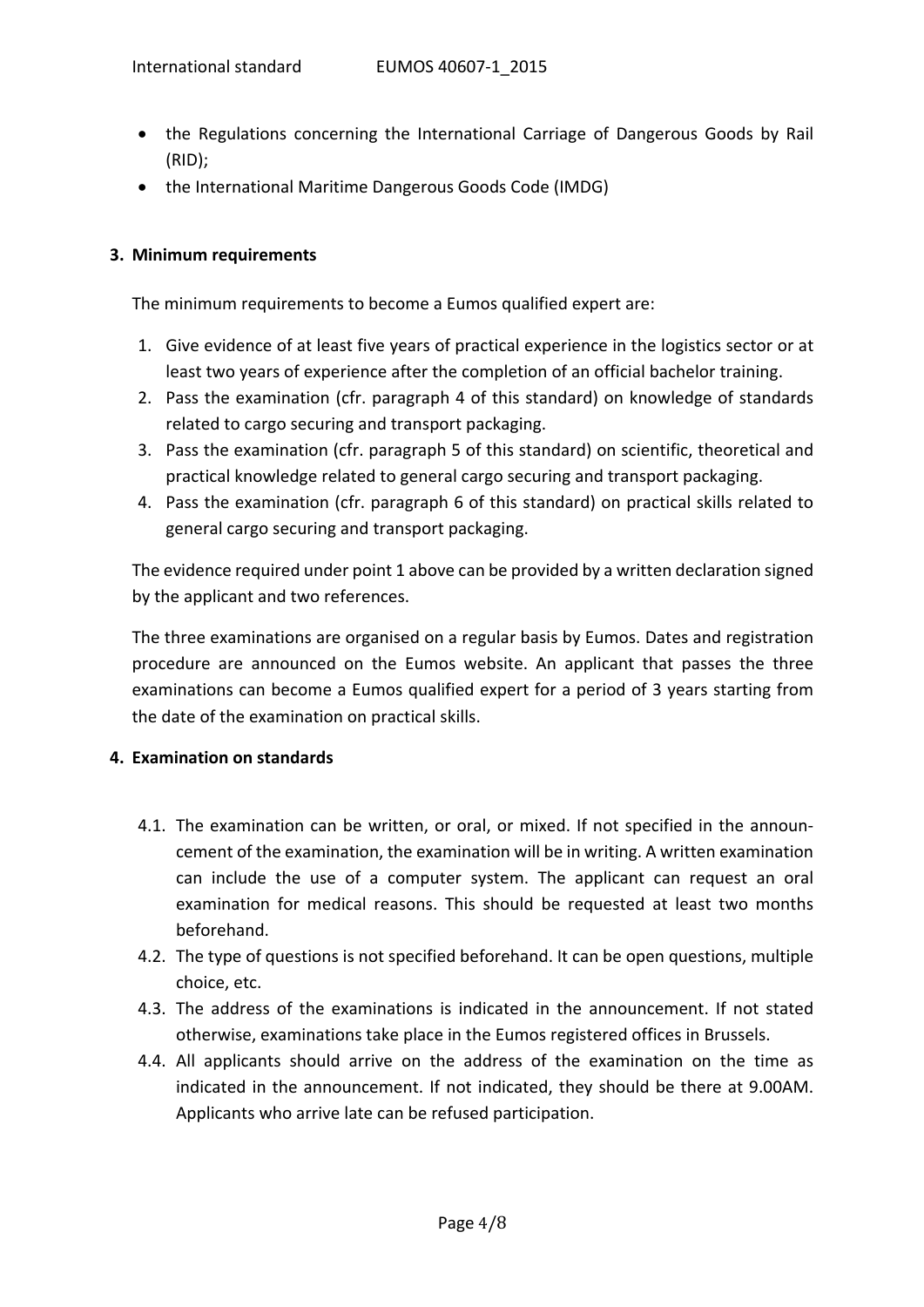- 4.5. All applicants should show an identity card or any other unique identification document and should provide evidence that the registration fee has been paid in order to be allowed to enter the examination premises.
- 4.6. The applicant can bring an official printed copy of the standards mentioned under point 4.11 to the examination and use this copy for reference.
- 4.7. The examination is in the English language unless stated otherwise in the announ‐ cement.
- 4.8. A written examination will not take more than four hours. The actual limit of the duration is communicated at the start of the examination.
- 4.9. Any consultation of other people or other documents than the copies of the standards and any attempt to do so, will be considered as fraud. At least one person appointed by Eumos will supervise the examination. In case the supervisor detects fraud, the examination of all candidates involved is stopped immediately, the candidates fail and are refused for three years. The decision of the supervisor cannot be discussed.
- 4.10. The examination is corrected by a jury appointed by Eumos. The minimum level to pass is 75%. Each applicant will receive a conclusion "passed" or "failed". This conclusion cannot be discussed. However each applicant can participate an unlimited number of times.
- 4.11. The examination is on the contents, the interpretation and the practical application of the standards:

EN12195‐1 EN12195‐2 EN12195‐3 EN12195‐4 EN12640 EN12641‐1 and 2 EN12642 Eumos 40509 Eumos 40511 ISO 1496

# **5. Examination on scientific, theoretical and practical knowledge**

- 5.1 Paragraphs 4.1 to 4.10 also apply for the examination on scientific, theoretical and practical knowledge related to general cargo securing and transport packaging.
- 5.2 The scientific part of the examination will be on
	- the laws of Newton in mechanics
	- the basic principles of friction and friction measurement.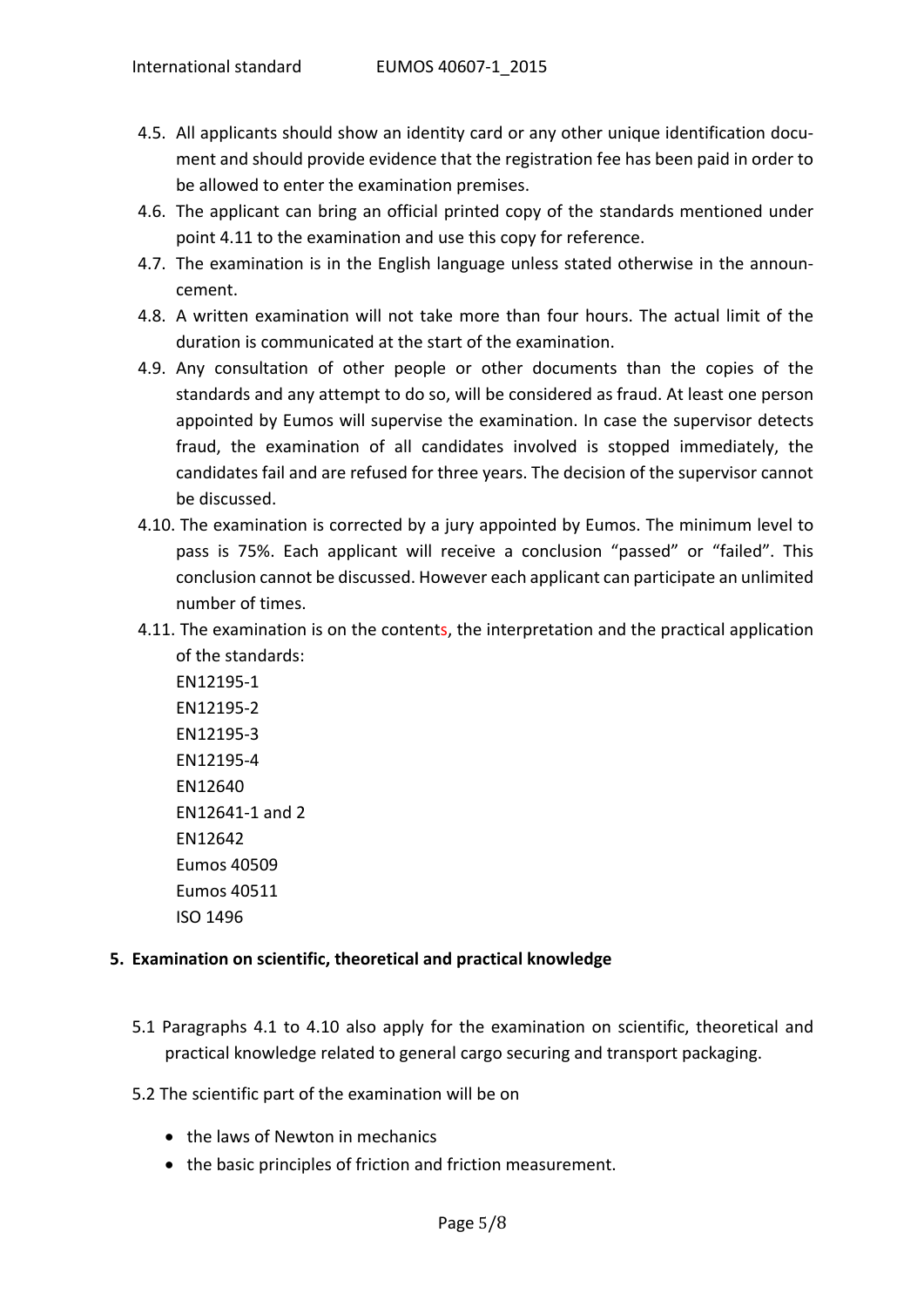- packaging materials and methods
- 5.3 The theoretical and practical part will be a judgement on practical cases presented by a description, by pictures, by a video, in real life or a combination of these methods. Cases can include the three modes of transport (road, water, train) and can include all types of transport packaging including crates, IBC's, stretch film, shrink film, straps, interlayer sheets, …

The aspects that might be important in these practical cases are

# 5.3.1 The vehicle structure

- ‐ Vehicle superstructure
- ‐ Curtains
- ‐ Lashing Points
- ‐ Poles
- ‐ Specific Equipment
- ‐ Containers and swap bodies
- 5.3.2 Transport packaging and load unit rigidity
- ‐ Packaging materials
- ‐ Packaging methods
- ‐ Stability testing methods
- 5.3.3 Securing equipment
- ‐ Friction enlarging equipment
- ‐ Lashing equipment
- ‐ Chains
- ‐ Cables and ropes
- ‐ Blocking bars
- ‐ Dunnage material
- ‐ Corner protections
- ‐ Nets and Covers
- ‐ Other equipment

#### 5.3.4 Securing methods

- ‐ General principles
- ‐ Locking
- ‐ Local Blocking
- ‐ Overall Blocking
- ‐ Direct Lashing
- ‐ Top‐over Lashing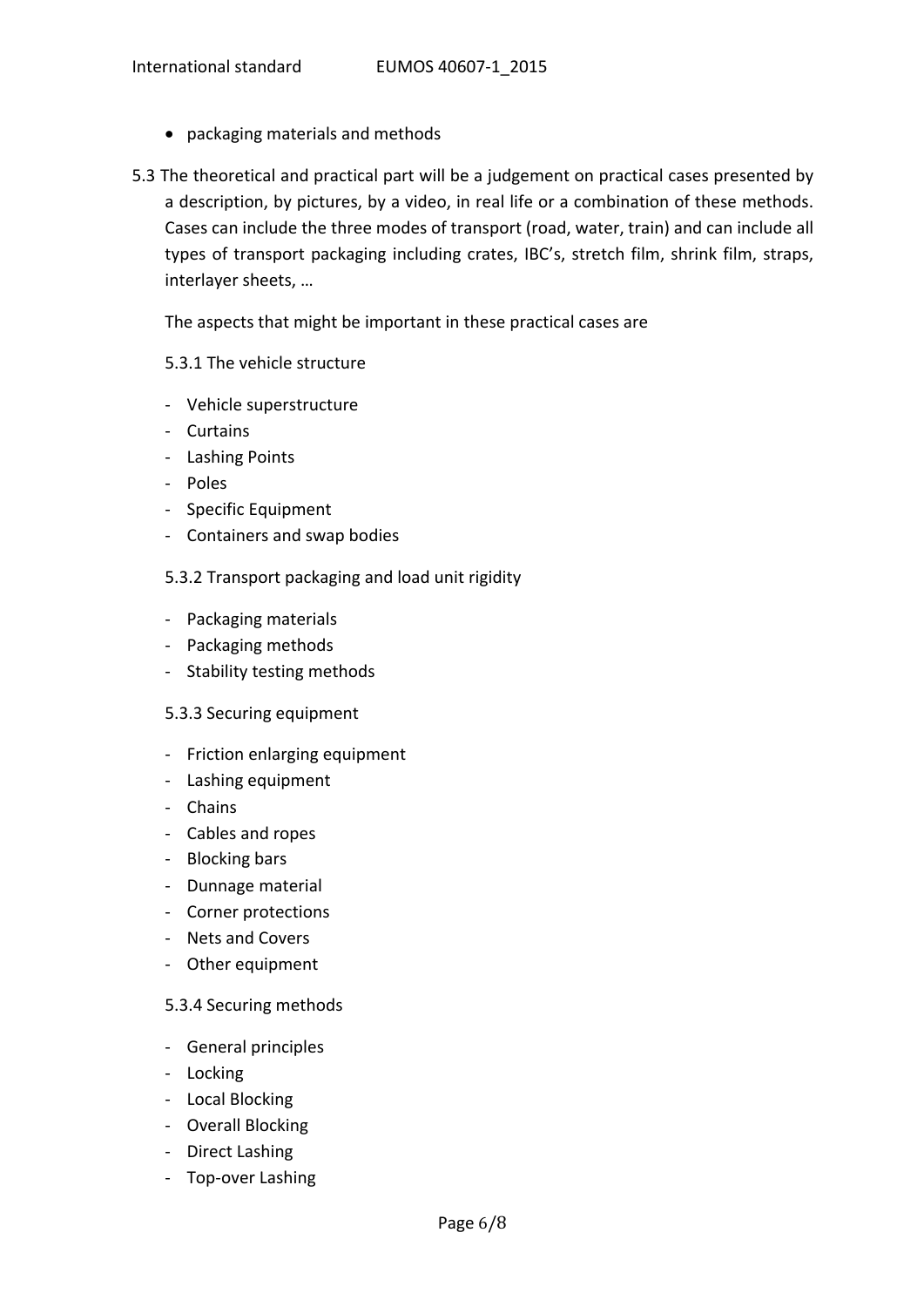- ‐ Combination of methods
- 5.3.5 Calculation of load securing

Calculations and number of lashings including friction forces, blocking forces, lashing forces and possible combinations

### 5.3.6 Check of Cargo securing

- ‐ Quick inspection
- ‐ Detailed inspection
- ‐ Certificates related to cargo securing and packaging
- 5.3.7 Good practices for specific cargo
- ‐ coils
- ‐ trees
- ‐ vehicles
- ‐ …
- 5.4 The judgement on the cases presented should refer to the standards indicated under paragraph 4.11 and to requirements mentioned in the EU regulation 2014/47. Aspects in the presented cases that might cause safety risks should be included in the answers. The applicant should deal with missing data in a proper way.
- 5.5 Other requirements are:
	- ‐ The judgement should be neutral. It should not be in favour of one of the parties involved in planning, packaging, preparing, loading, transporting, unloading or other.
	- ‐ The judgement should be described in a consistent and professional way and refer to data and facts.
- 5.6 The examinations described in paragraph 4 and 5 can be combined on one single day.

#### **6. Examination on practical skills**

- 6.1 Applicants for this examination should have passed the examinations described under paragraphs 4 and 5.
- 6.2 Paragraphs 4.4, 4.5, 4.6 and 4.9 are also applicable for the examination on practical skills related to general cargo securing and transport packaging.
- 6.3 The examination is oral. The language of communication is English unless otherwise agreed upon beforehand.
- 6.4 The address of the examinations is agreed upon beforehand. In most cases the examination will be on the premises of a logistics services provider.
- 6.5 The duration of the oral examination will not be longer than 4 hours.